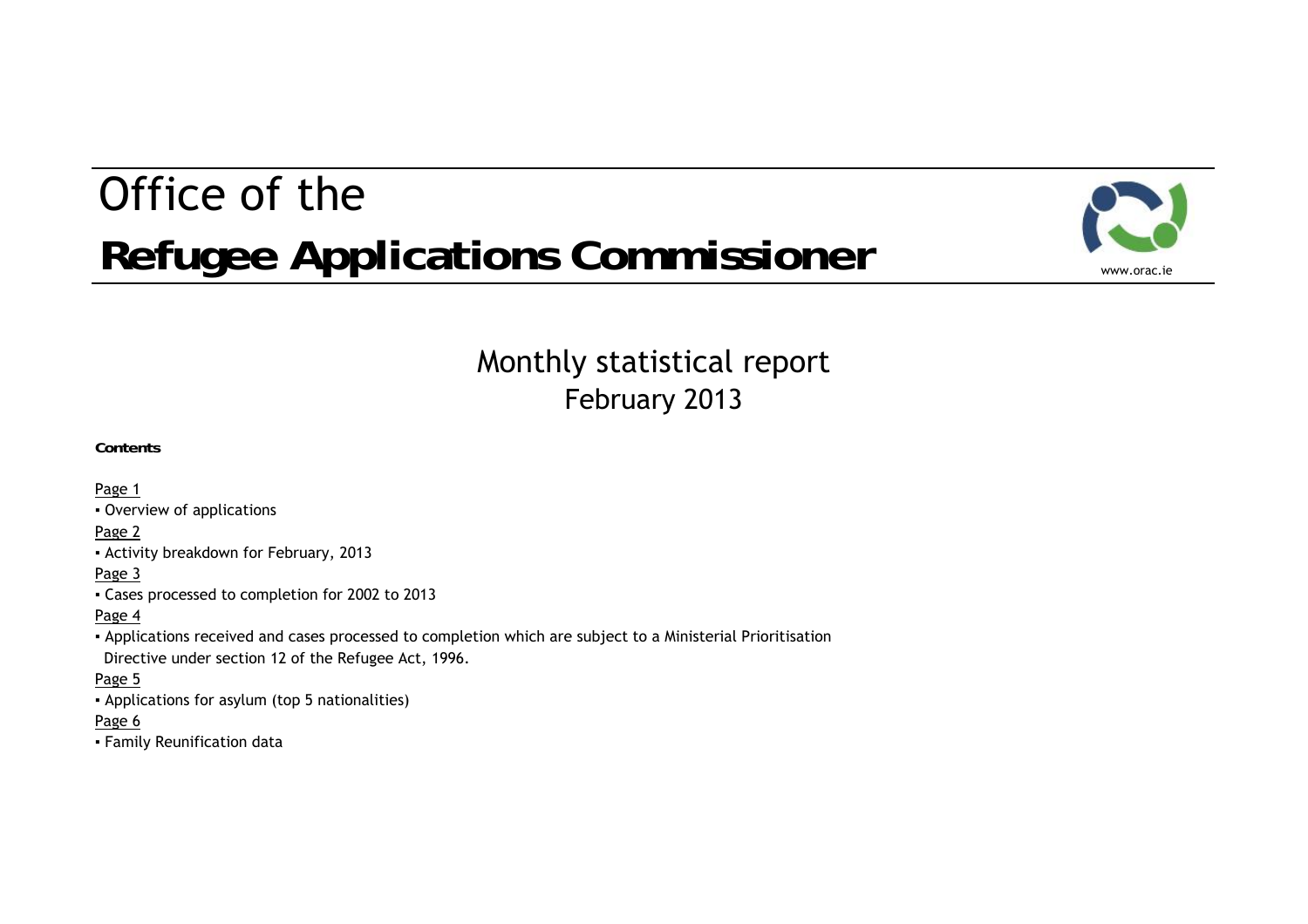**Table 1 - Activity from 20/11/2000**

| <b>Applications</b>                                                               | Pre 2003 | 2003     | 2004          | 2005  | 2006  | 2007  | 2008  | 2009  | 2010     | 2011  | 2012 | 2013 | Total  |
|-----------------------------------------------------------------------------------|----------|----------|---------------|-------|-------|-------|-------|-------|----------|-------|------|------|--------|
| New applications for a declaration as a refugee                                   | *11598   | 7,483    | 4,265         | 4,304 | 4,241 | 3,933 | 3,807 | 2,660 | 1,918    | 1,282 | 940  | 160  | 34,993 |
| Re-applications for a declaration as a refugee                                    | $*36$    | 417      | 501           | 19    | 73    | 52    | 59    | 29    | 21       | 8     | 16   |      | 1,197  |
| Total applications for a declaration as a refugee                                 | *11634   | 7.900    | 4.766         | 4,323 | 4.314 | 3,985 | 3,866 | 2.689 | 1.939    | 1.290 | 956  | 162  | 36,190 |
| Balance of applications awaiting a recommendation from 17/11/00                   | 9,427    |          |               |       |       |       |       |       |          |       |      |      |        |
| Applications received from 20/11/00                                               | 23,091   | 7.900    | 4.766         | 4,323 | 4,314 | 3.985 | 3.866 | 2,689 | 1.939    | 1,290 | 956  | 162  | 59,281 |
| Decisions returned for processing                                                 | 293      | 36       | 147           | 184   | 211   | 121   | 123   | 117   | 108      | 34    |      | 0    | 1,376  |
| Previous DII determinations where transfer completed<br>[Deemed Withdrawn S22(8)] |          | $\Omega$ |               | 3     | 6     | 80    | 266   | 227   | 147      | 95    | 64   | 4    | 892    |
| No. of applications processed since 20/11/00                                      | 32,810   | 7.936    | 4.913         | 4,506 | 4.524 | 4.106 | 3,989 | 2.806 | 2,047    | 1,318 | 877  | 30   | 69,862 |
| Unprocessable                                                                     |          | 0        | $\mathcal{O}$ |       |       | 0     | 0     | 0     | $\theta$ | 0     | 0    | 0    | 3      |
| No. of applications outstanding                                                   | 0        | 0        | $\mathbf{o}$  | 0     | 0     | 0     | 0     | 0     | 0        |       | 81   | 132  | 219    |

It should be noted that the above figures refer to the year in which the application was lodged and NOT to the year in which it was processed.

These statistics reflect activity since the implementation of the Refugee Act 1996 (as amended) on 17/11/2000.

**Processing of Outstanding Applications**

All adult applicants are scheduled for interview. In February 103 interviews were scheduled. Excluding interviews postponed, applicants attended in 81.9% of cases.

**Decisions Returned for Processing**

These are EU Dublin II Regulation cases in which their transfers have expired and which have therefore been returned to ORAC for further processing.

The total number of cases returned for processing in 2013 is 14 as at 28th of February.

\*2002 only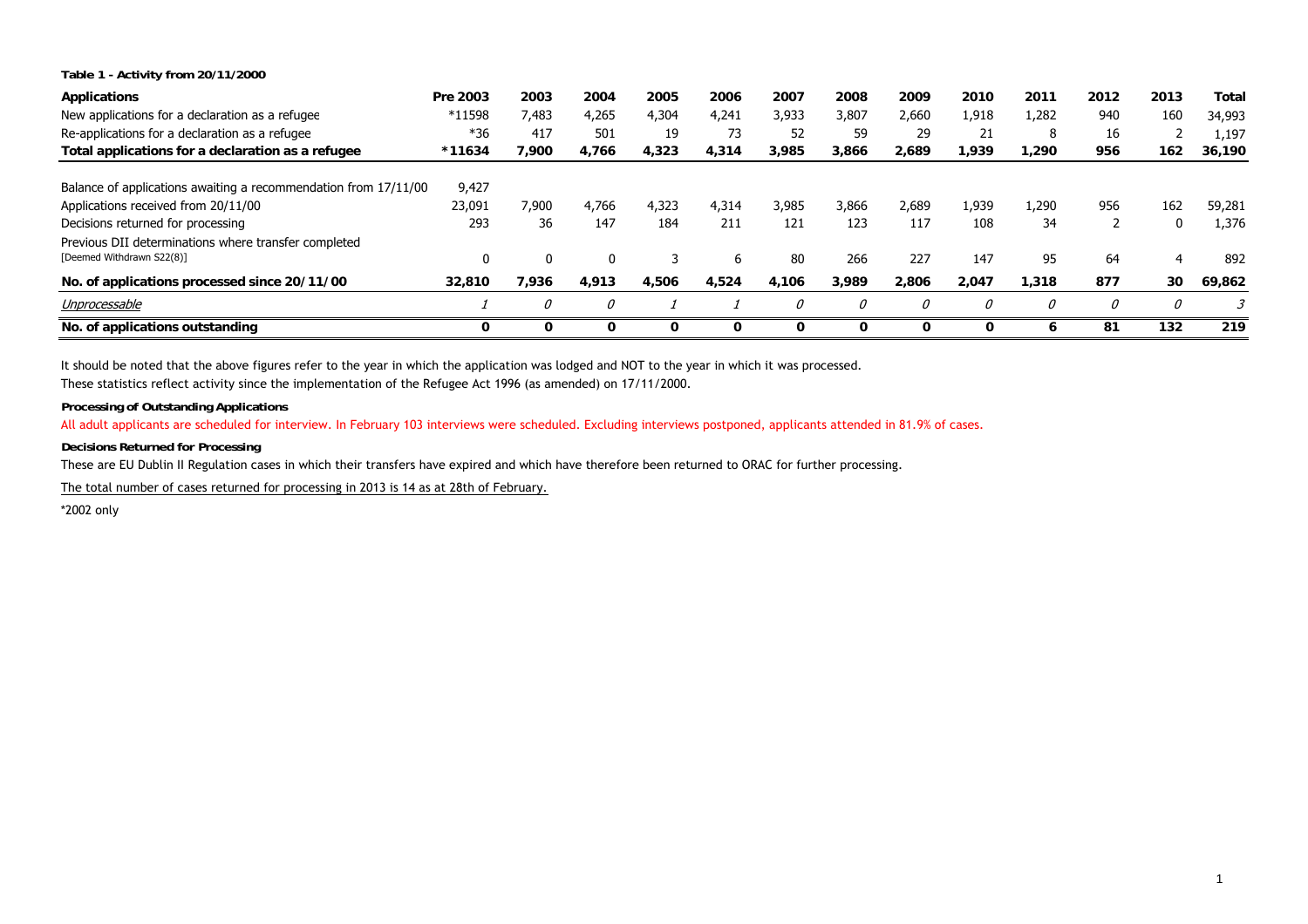### **Table 2 - Activity breakdown for February 2013**

### **Applications**

| New applications for a declaration as a refugee   |     |
|---------------------------------------------------|-----|
| Re-applications for a declaration as a refugee    |     |
| Total applications for a declaration as a refugee | 83. |

#### **Outcomes**

| Recommendations to grant an applicant refugee status    |                    |    |
|---------------------------------------------------------|--------------------|----|
| Recommendation to refuse an applicant refugee status    |                    |    |
| • Where section $13(4)(b)$ applies                      |                    |    |
| • Where section 13(5) applies                           |                    | 10 |
|                                                         | - Withdrawn        |    |
| • Where section $13(2)$ applies                         | - Deemed Withdrawn | 12 |
|                                                         | - Total            |    |
| • Where section 22(8) applies                           |                    |    |
| • Determinations made under the EU Dublin II Regulation |                    |    |
| Unprocessable                                           |                    |    |
| Amendment / Adjustment                                  |                    |    |
| <b>Total outcomes</b>                                   |                    | 80 |

#### **Additional activity**

| Applications returned for processing                                            |  |
|---------------------------------------------------------------------------------|--|
| Recommendations withdrawn/reviewed                                              |  |
| Previous DII determinations where transfer completed [Deemed Withdrawn s.22(8)] |  |
| Total additional cases                                                          |  |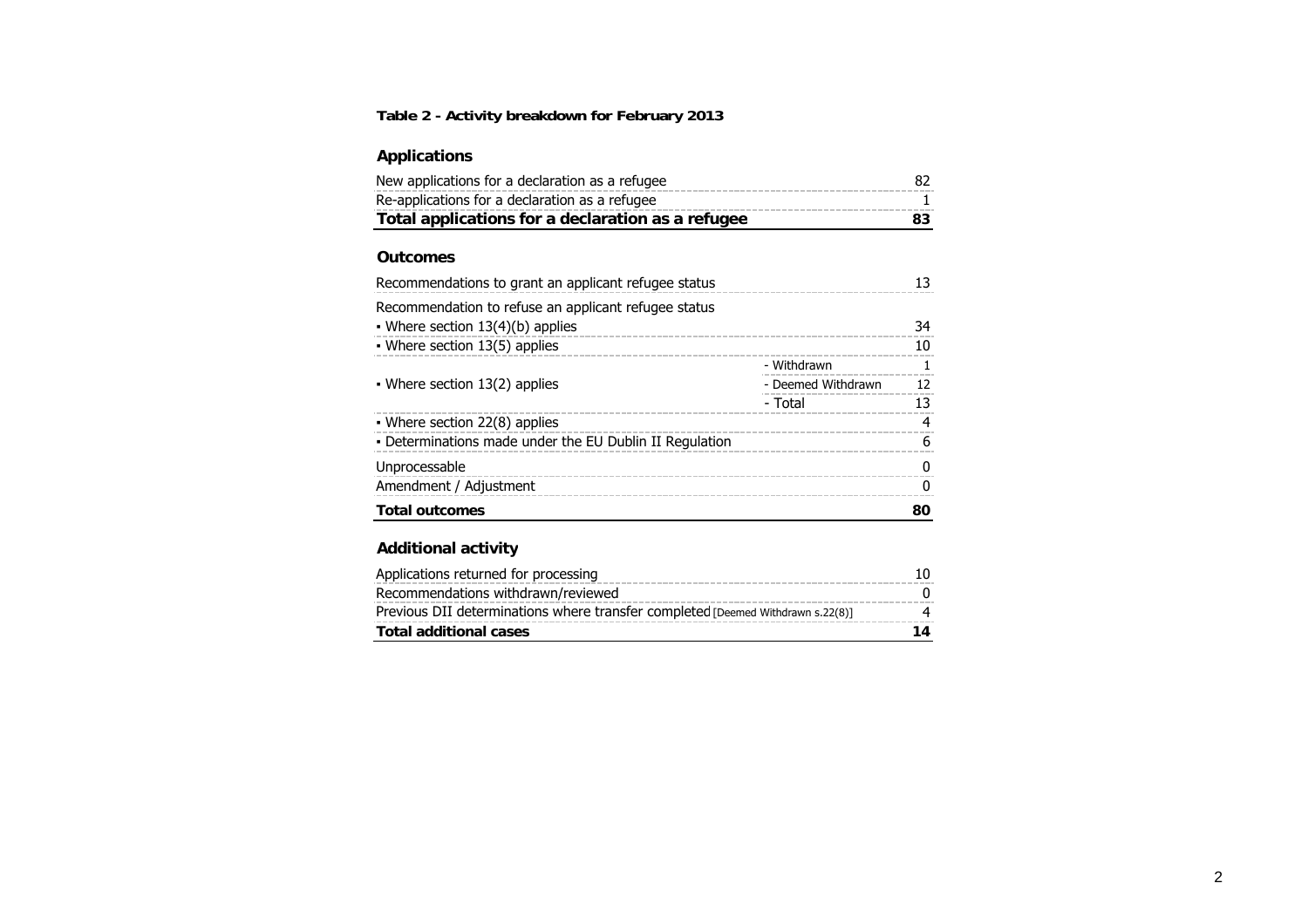#### **Table 3 - Cases Processed to Completion [2002 to 2013 (28/02)]**

|                                                                           | 2002   | 2003  | 2004  | 2005  | 2006  | 2007  | 2008  | 2009  | 2010  | 2011  | 2012  | 2013 |
|---------------------------------------------------------------------------|--------|-------|-------|-------|-------|-------|-------|-------|-------|-------|-------|------|
| Positive recommendations                                                  | 894    | 345   | 430   | 455   | 397   | 376   | 295   | o٦    |       | b.    | 6/    |      |
| Negative recommendations following interview                              | 5,965  | 5.461 | 4,906 | 3,952 | 249.ر | 2.621 | 2.942 | 2.612 | .309  | .050. | 700   | -97  |
| Other negative recommendations and cases withdrawn                        | 565.'  | 509.ر | .562  | 835   | 598   | 811   | 964   | 797   | 596   | 480   | 287   | 51   |
| Determinations made under the Dublin Convention / EU Dublin II Regulation | 191    | 237   | 243   | 439   | 540   | 368   | 385   | 402   | 263   | 243   | 144   | 33   |
| Unprocessable                                                             | 586    | -91)  | $-20$ |       |       | -24   |       |       |       |       |       | n    |
| Amendment/Adjustment                                                      |        |       |       |       |       |       |       |       |       |       |       |      |
| Total                                                                     | .5,201 | 8.641 | .121  | 5,682 | .784، |       | -58.  | 3.908 | 2.192 | .834ء | 1,198 | 202  |

It should be noted that the above figures refer to the year in which the outcomes were made, and not to the year in which the applications were lodged.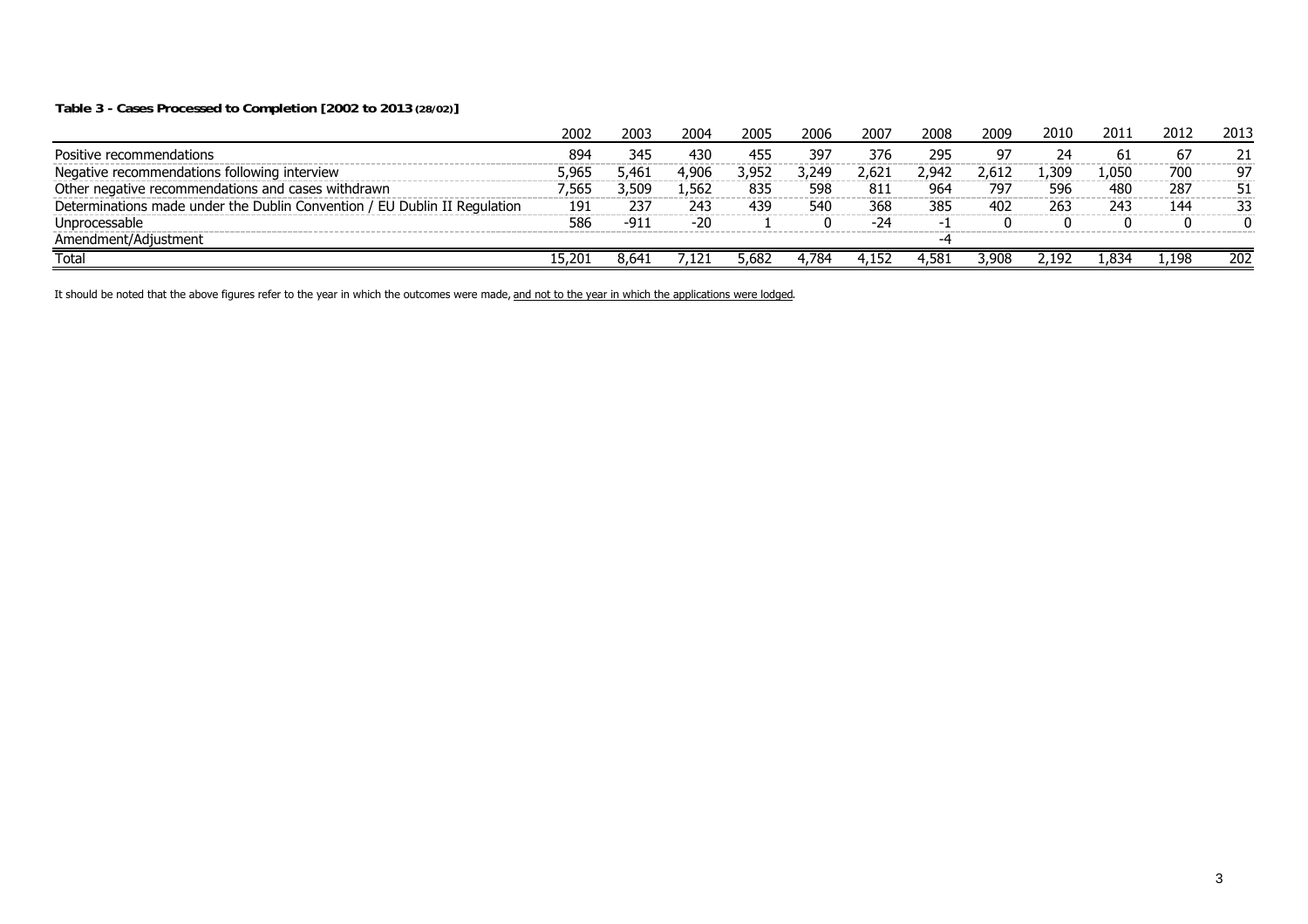#### **Table 4**

**Applications received and cases processed to completion which are subject to a Ministerial prioritisation directive under Section 12 of the Refugee Act 1996 - February 2013**

### **Applications**

| Total applications for a declaration as a refugee       |                    |  |
|---------------------------------------------------------|--------------------|--|
|                                                         |                    |  |
| <b>Outcomes</b>                                         |                    |  |
| Recommendations to grant an applicant refugee status    |                    |  |
| Recommendation to refuse an applicant refugee status    |                    |  |
| • Where section 13(4)(b) applies                        |                    |  |
| • Where section 13(5) applies                           |                    |  |
|                                                         | - Withdrawn        |  |
| • Where section 13(2) applies                           | - Deemed Withdrawn |  |
|                                                         | - Total            |  |
| • Where section 22(8) applies                           |                    |  |
| - Determinations made under the EU Dublin II Regulation |                    |  |
| Unprocessable                                           |                    |  |
| <b>Total outcomes</b>                                   |                    |  |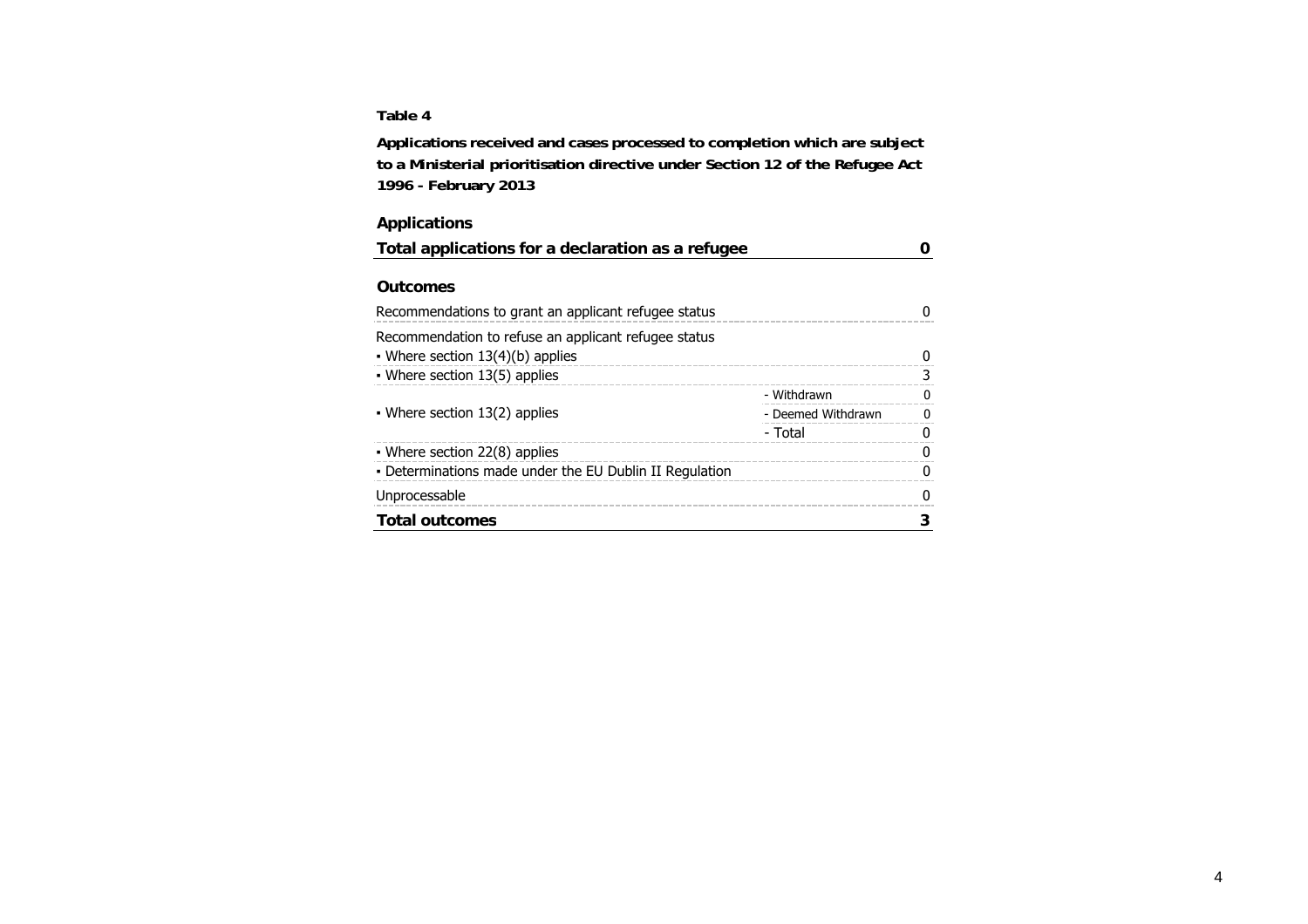### **Table 5 - Applications for a declaration to be a refugee (top 5 nationalities)**



| Nationality | Applications | % of total | Nationality   | Applications    | % of total |
|-------------|--------------|------------|---------------|-----------------|------------|
| Nigeria     | 24           | 14.8       | Nigeria       | 28              |            |
| Albania     | 13           | 8.0        | Pakistan      | 26              |            |
| Pakistan    | 13           | 8.0        | Albania       | 12              |            |
| Syria       | 12           | 7.4        | Moldova       | 11              |            |
| Afghanistan | 8            | 4.9        | Mauritius     | 10 <sub>1</sub> |            |
| Others      | 92           | 56.8       | <b>Others</b> | 97              |            |
| Total       | 162          | 100.0      | Total         | 184             |            |

Applications in 2012 (28/02)



| Nationality | Applications | % of total | Nationality      | Applications |
|-------------|--------------|------------|------------------|--------------|
| Nigeria     | 24           | 14.8       | Nigeria          | 28           |
| Albania     | 13           | 8.0        | Pakistan         | 26           |
| Pakistan    | 13           | 8.0        | Albania          | 12           |
| Syria       | 12           | 7.4        | Moldova          | 11           |
| Afghanistan | 8            | 4.9        | <b>Mauritius</b> | 10           |
| Others      | 92           | 56.8       | Others           | 97           |
| Total       | 162          | 100.0      | Total            | 184          |